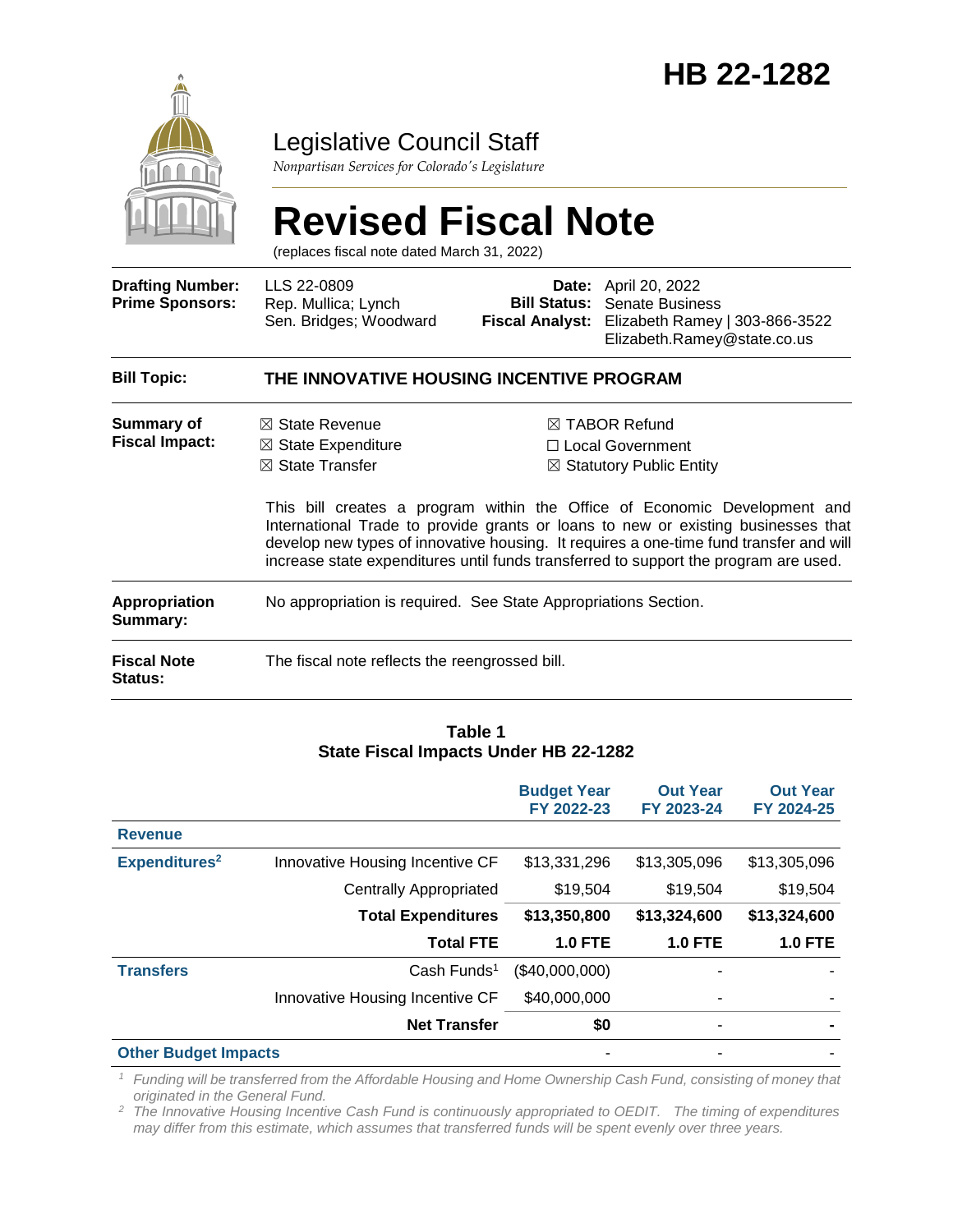Page 2

# Page 2<br>April 20, 2022 **HB 22-1282**

### **Summary of Legislation**

This bill creates a program in the Office of Economic Development to provide grants or loans to new or existing businesses with fewer than 500 employees that develop manufactured homes, which may include prefabricated, panelized construction such as insulated panels or insulating concrete forms, 3D printed housing, kit homes or tiny homes installed on foundations. The office will develop the rules and regulations for the program in consultation with affected parties and may contract with one or more third-party agencies to administer the program.

The grants are limited to 20 percent of operating expenditures and must be at least \$50,000, except in coal transition communities and areas with limited economic opportunity and inadequate or poor quality housing, where grants must be at least \$75,000. These grants may be used for operating expenses, which may include payroll, inventory, or materials. Grants may also be awarded as a performance-based or per-unit incentive with OEDIT designing and implementing the rules for the incentive program.

The bill outlines possible eligibility rules for awarding loans to privately-owned housing factories, including the percentage of housing to be developed in the state, willingness to dedicate a portion of its production for purchase by a non-profit or public agency at a reduced price, and others. OEDIT must collaborate with the Division of Housing and solicit input from a stakeholder group on reviewing applications and approving loan awards. OEDIT may contract with a third-party entity to administer the loan program, including the Colorado Housing and Finance Authority.

The bill creates the Innovative Housing Incentive Program Fund and transfers \$40 million to the fund on July 1, 2022. Money in the fund is continuously appropriated to OEDIT, and up to 2 percent of the fund may be spent on administration costs. Lastly, the bill outlines reporting requirements that require participating businesses to report certain information to OEDIT by September 1 of each year, and OEDIT must prepare a report by November 1 of each year for the General Assembly.

#### **State Transfer**

In FY 2022-23, the bill transfers \$40 million to the new Innovative Housing Incentive Program Cash Fund from the Affordable Housing and Home Ownership Cash Fund that originated in the General Fund.

#### **State Revenue**

The bill potentially increases state revenue to the new Innovative Housing Incentive Program Cash Fund from gifts, grants, or donations; however, no sources have been identified. Gifts, grants, and donations are exempt from TABOR revenue limits.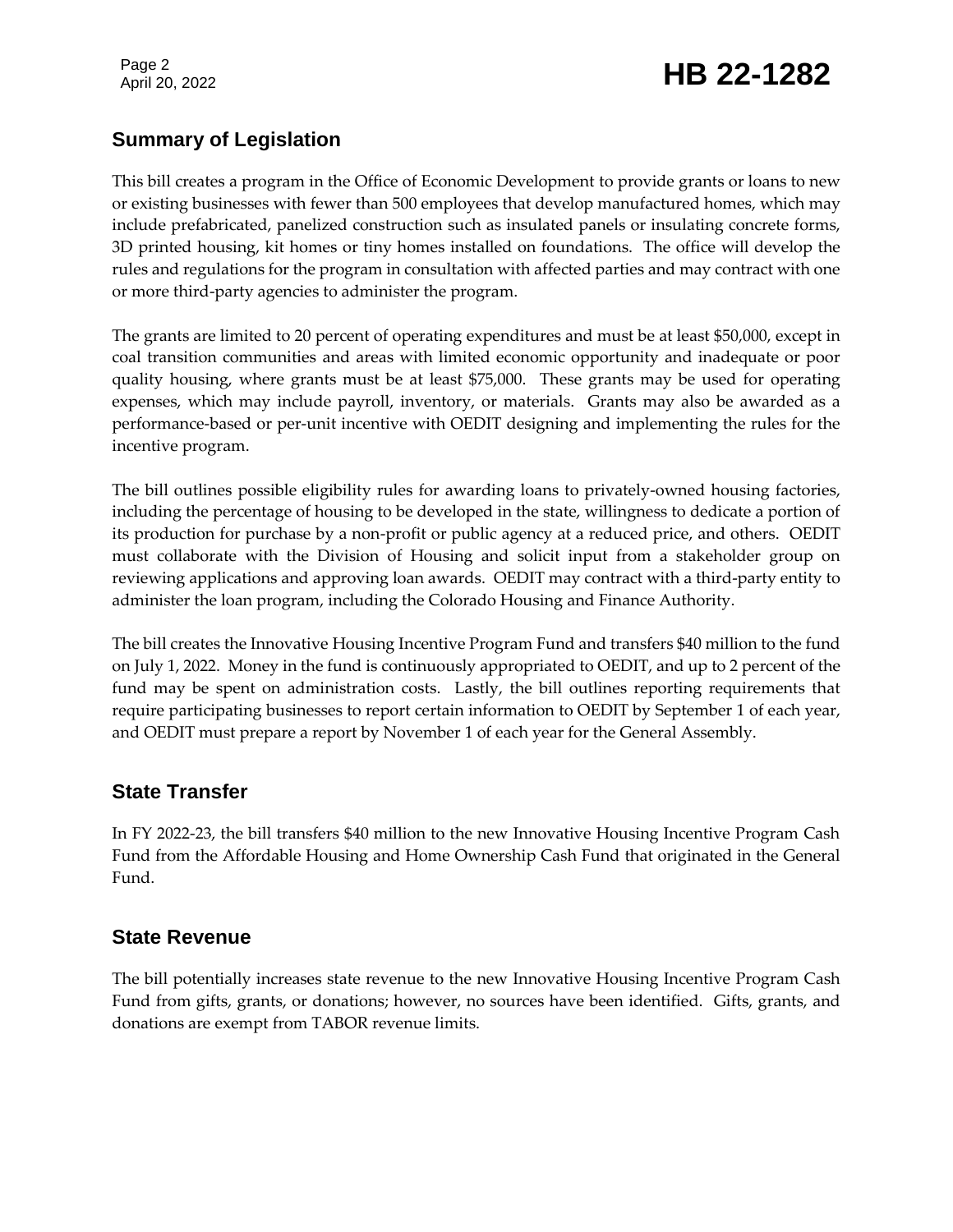## **State Expenditures**

The bill increases state expenditures by \$40.0 million in OEDIT, paid from the continuously appropriated Innovative Housing Incentive Program Cash Fund. While the bill does not specify a deadline by which program funds must be spent, for informational purposes, the fiscal note assumes that money transferred to the fund will be evenly spent over a three-year period from FY 2022-23 to FY 2024-25. Expenditures are shown in Table 2 and detailed below.

| <b>Cost Components</b>                    | FY 2022-23     | FY 2023-24     | FY 2024-25     |
|-------------------------------------------|----------------|----------------|----------------|
| <b>OEDIT</b>                              |                |                |                |
| <b>Personal Services</b>                  | \$105,653      | \$105,653      | \$105,653      |
| <b>Operating Expenses</b>                 | \$1,350        | \$1,350        | \$1,350        |
| <b>Capital Outlay Costs</b>               | \$6,200        |                |                |
| Accounting and Procurement                | \$17,800       | \$17,800       | \$17,800       |
| Travel                                    | \$6,000        | \$6,000        | \$6,000        |
| <b>CHFA Contract and Loan Management</b>  | \$75,000       | \$75,000       | \$75,000       |
| Salesforce Development                    | \$20,000       |                |                |
| Housing Grants / Loans                    | \$13,099,293   | \$13,099,293   | \$13,099,293   |
| Centrally Appropriated Costs <sup>1</sup> | \$19,504       | \$19,504       | \$19,504       |
| Total                                     | \$13,350,800   | \$13,324,600   | \$13,324,600   |
| <b>Total FTE</b>                          | <b>1.0 FTE</b> | <b>1.0 FTE</b> | <b>1.0 FTE</b> |

#### **Table 2 Expenditures Under HB 22-1282**

<sup>1</sup> Centrally appropriated costs are not included in the bill's appropriation.

**Innovative housing incentive grants and loans.** After accounting for administrative expenses, about \$39.3 million will be available to provide grants and loans under the new program. Assuming spending is disbursed evenly over a three-year period, about \$13.1 million in grants and loans will be issued each year. The timing of grants and loans may vary.

**OEDIT administration.** OEDIT will have various costs for staff to oversee the program. These costs are listed in Table 2 and described below.

- *Staff.* OEDIT will require 1.0 FTE for a program manager to oversee the program, contract with CHFA, and report to the General Assembly, among other duties. Personal services, operating and capital expenses for this staff are listed in Table 2.
- *Accounting and procurement.* OEDIT will have costs to maintain and update its software and procurement processes on a yearly basis in order to track and evaluate program spending. The fiscal note estimates a cost of \$17,800 per year to cover these expenses.
- *Travel.* The program manager for OEDIT will be expected to recruit new businesses to the program and is estimated to have approximately \$6,000 in travel expenses each year.